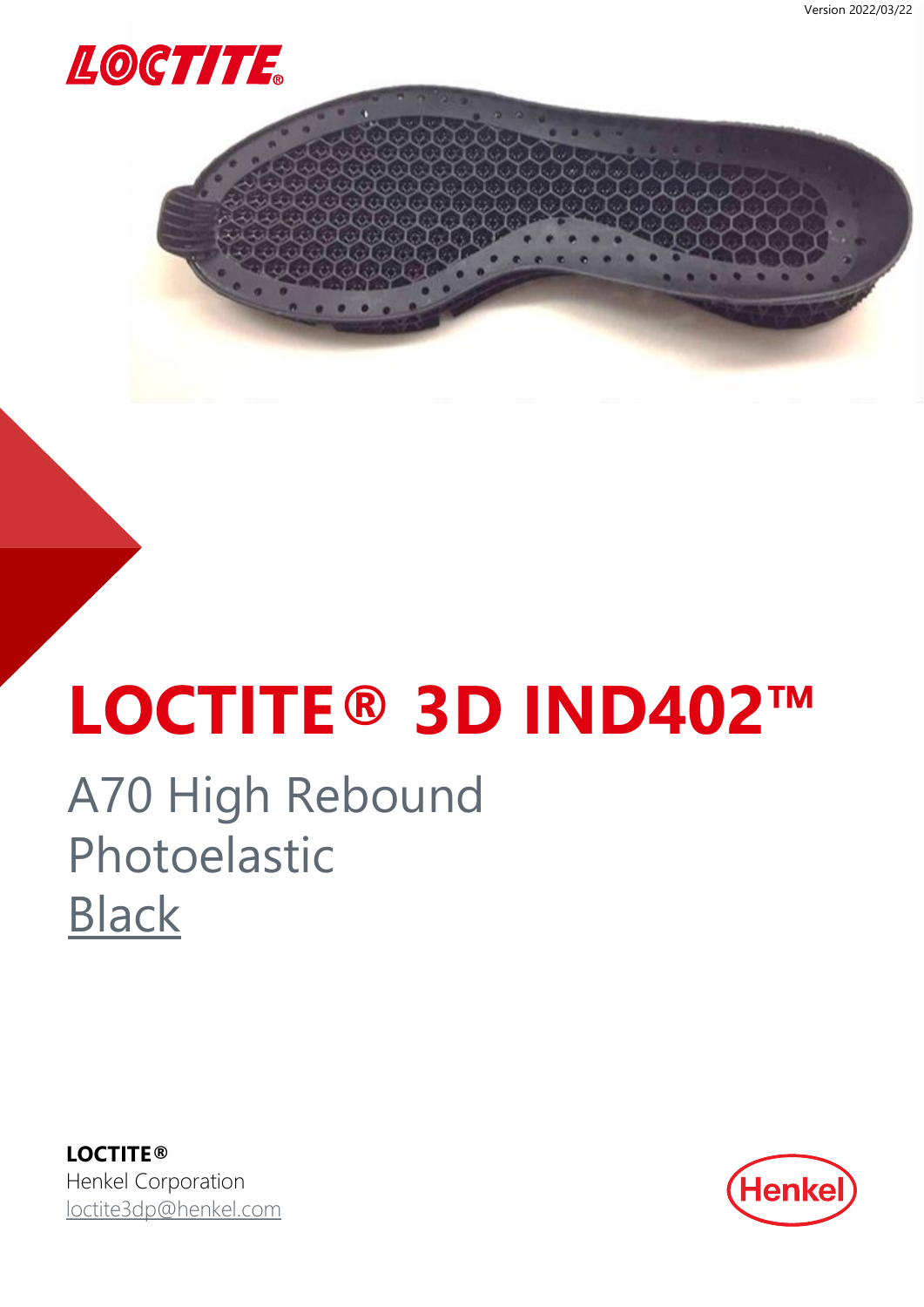



True elastomeric behavior Excellent interlayer adhesion Good rebound performance

**Benefits:** 

**Ideal for:**

#### **LOCTITE 3D IND402TM**

LOCTITE 3D IND402 is a single component elastomer material with high elongation and high resilience, excellent tensile strength and high energy return while also not requiring thermal post processing.

Parts can be printed with various DLP platforms.

Energy Return (%)



*\*Values shown are linked to LOCTITE IND402 Black as reference, please refer to the specific mechanical properties for each of the colors shown in this document*

**33**



Goods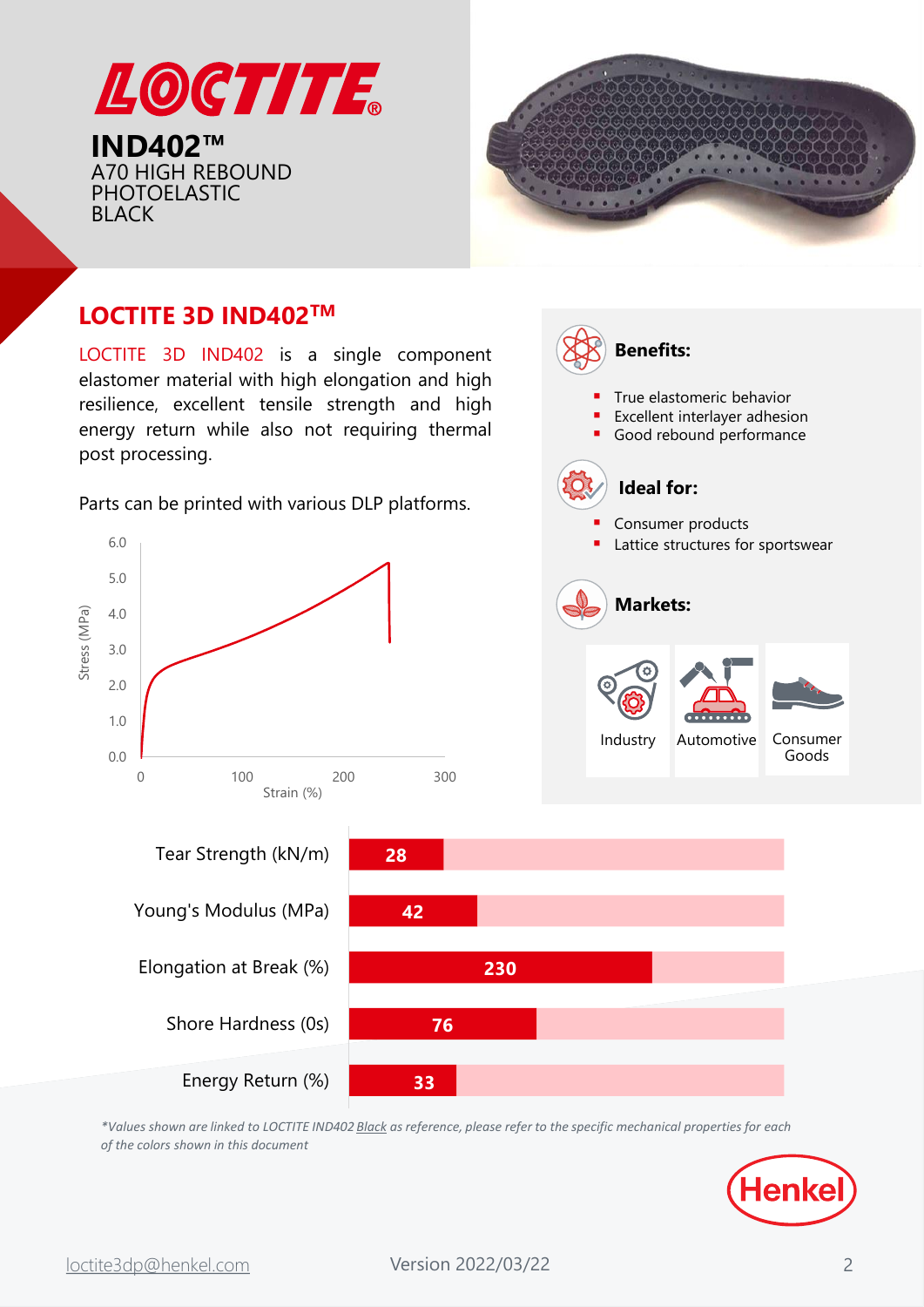<span id="page-2-0"></span>



#### **PROPERTIES**

| <b>Mechanical Properties</b>                | <b>Measure</b>        | <b>Method</b>     | <b>Green</b>                  | <b>Post Processed</b>        |
|---------------------------------------------|-----------------------|-------------------|-------------------------------|------------------------------|
| <b>Tensile Stress at Yield</b>              | <b>MPa</b>            | ASTM D638         |                               |                              |
| <b>Tensile Stress at Break</b>              | <b>MPa</b>            | ASTM D638         | $2.3 \pm 0.31$ <sup>[7]</sup> | $5.5\pm0.2\stackrel{[1]}{.}$ |
| Young's Modulus                             | <b>MPa</b>            | ASTM D638         | $15 \pm 2$ [7]                | $42 \pm 5$ [1]               |
| <b>Elongation at Break</b>                  | %                     | ASTM D638         | $176 \pm 44$ [7]              | $230 \pm 10^{[1]}$           |
| <b>Tear Strength</b>                        | kN/m                  | ASTM D624         |                               | $28 +/- 1^{[4]}$             |
| <b>Energy Return</b>                        | %                     | Internal          | $\overline{\phantom{a}}$      | $30 - 35$ <sup>[2]</sup>     |
| Stress at 50% Strain                        | <b>MPa</b>            | ASTM D412         | $\overline{\phantom{a}}$      | $3.0 - 3.5^{[8]}$            |
| Stress at 100% Strain                       | MPa                   | ASTM D412         | $\overline{\phantom{a}}$      | $3.4 - 4.0^{[8]}$            |
| Stress at 150% Strain                       | MPa                   | ASTM D412         | $\overline{\phantom{0}}$      | $4.0 - 4.6^{[8]}$            |
| <b>Strain at Break</b>                      | %                     | ASTM D412         | $\overline{\phantom{0}}$      | 260-295[8]                   |
| <b>Stress at Break</b>                      | MPa                   | ASTM D412         |                               | $6.1 - 7.0^{[8]}$            |
| <b>Other Properties</b>                     |                       |                   |                               |                              |
| Water Absorption (24hr)                     | %                     | ASTM D570         |                               | $3.15^{[3]}$                 |
| Water Absorption (72hr)                     | %                     | ASTM D570         | $\overline{\phantom{a}}$      |                              |
| Shore Hardness (3s)                         | A                     | ASTM D648         | $\overline{\phantom{a}}$      | 73 [5]                       |
| Solid Density                               | g/cm <sup>3</sup>     | <b>ASTM D1475</b> |                               | $1.1^{[6]}$                  |
| CTE (-40 $^{\circ}$ C to 40 $^{\circ}$ C)   | $(\mu m/m)/^{\circ}C$ | ISO 11359-2       |                               | 187.1 [9]                    |
| <b>Glass Transition</b><br>Temperature (Tg) | $^{\circ}C$           | <b>ASTM E1356</b> |                               | $-66$ [10]                   |

"All specimen are printed unless otherwise specified." ASTM Methods: D638 Type IV, 50mm/min, , 2mm/min, D624, D570-98 24-hour water immersion, specimen 50.8mm diameter, 3.2mm thick, D412 Type C<br>500mm/min.

**Internal Data Sources:**<br>[1]FOR18387, [2]FOR18388, [3]FOR18665, [4]FOR18664, [5]FOR20027, [6]FOR20028, [7]FOR18709, [8]GEN1526<br>[9]FOR94747, [10]FOR99382

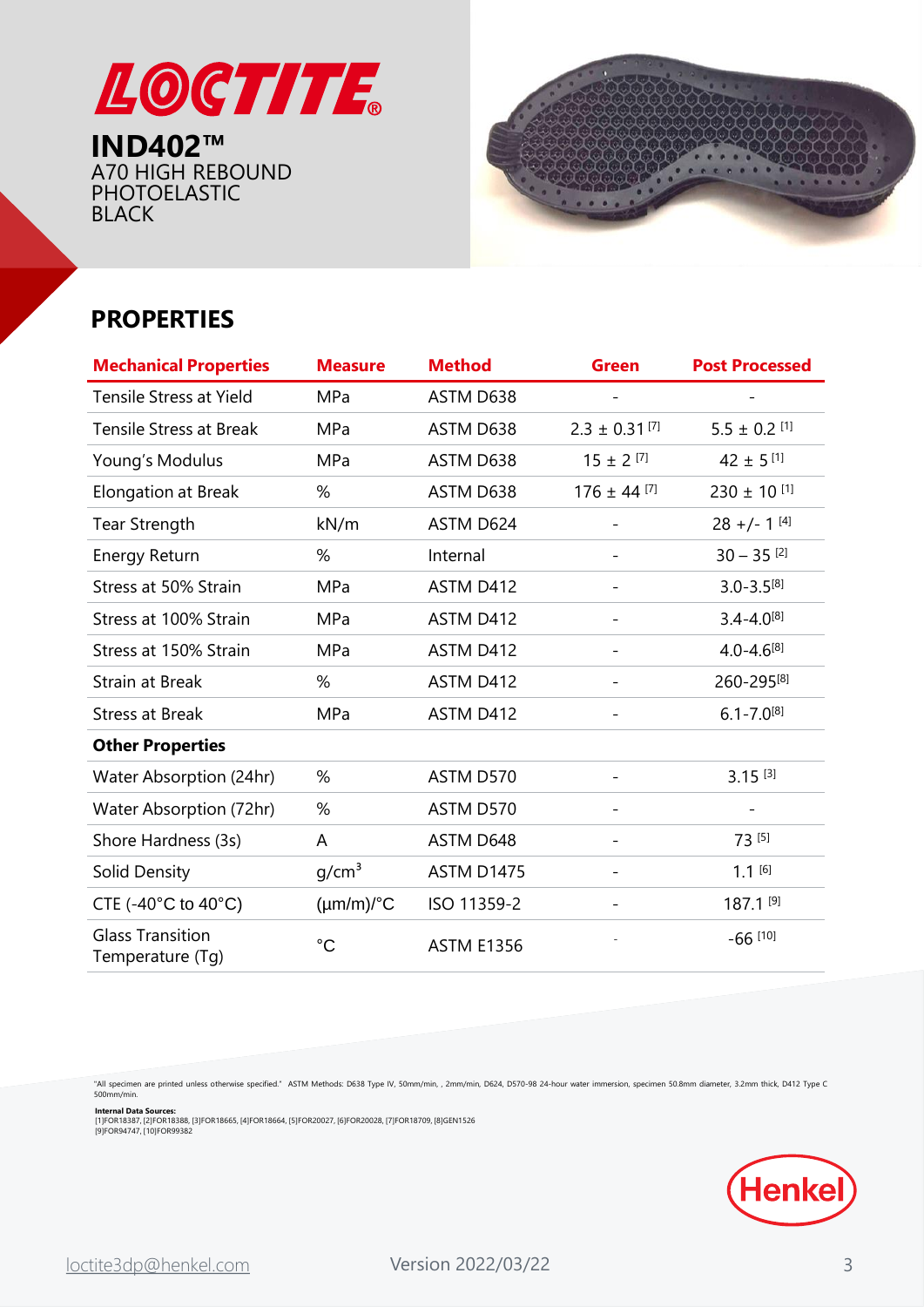



#### **PROPERTIES**

| <b>Biocompatibility</b>                       | <b>Method</b>  | <b>Post Processed</b>  |
|-----------------------------------------------|----------------|------------------------|
| Irritation                                    | ISO 10993-23*  | Comply <sup>[3]</sup>  |
|                                               |                |                        |
| <b>Liquid Properties</b>                      | <b>Measure</b> | <b>Value</b>           |
| Viscosity at 25°C (77°F)                      | C <sup>P</sup> | 14,500 [1]             |
| Viscosity at $35^{\circ}$ C (95 $^{\circ}$ F) | C <sub>P</sub> | 8,430 [2]              |
| Viscosity at 40°C (104°F)                     | C <sub>P</sub> | $6,028$ <sup>[2]</sup> |
| Flow Characteristic                           |                | Self-leveling          |
| Appearance Color                              |                | <b>Black</b>           |

**Internal Data Sources:** [1]FOR18389, [2]FOR19857, [3]FOR52817 (in-vitro) \*The biological assessment has been performed based on the in vitro method according to ISO10993-23

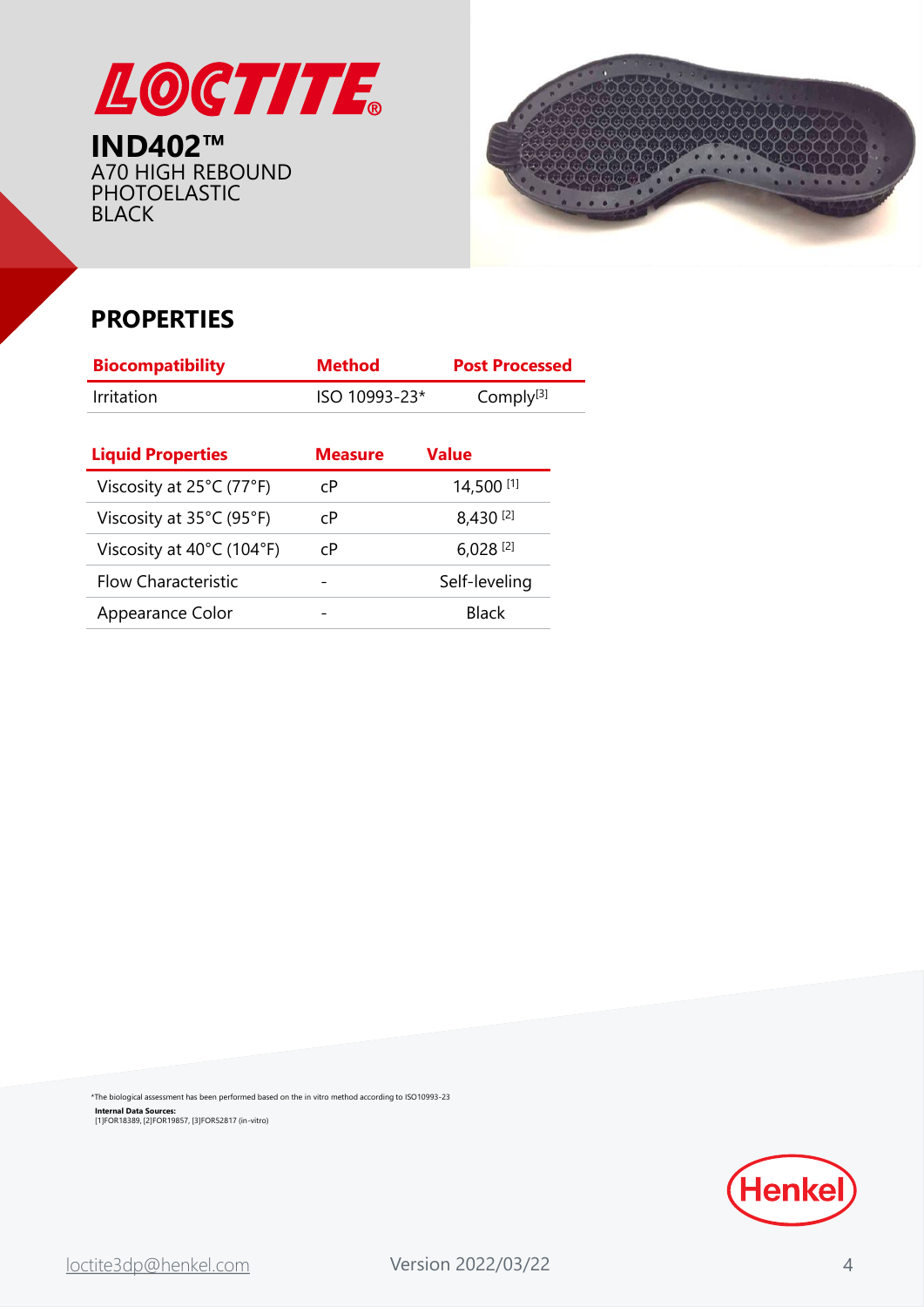



#### **WORKFLOW**

Validated workflows need to be followed to achieve properties as provided in the TDS. Examples of validated workflow steps are listed below. Users should defer to the most current workflow information for best results which can be found at <https://www.loctiteam.com/printer-validation-settings>

#### **PRINTER SETTINGS**

LOCTITE 3D IND402 Black is formulated to print optimally on industrial DLP printer. Read the safety data sheet carefully to get details about health and safety instructions. Recommended print parameters:

- Shake resin bottle well before usage
- Temperature: 20°C to 35°C
- Intensity:  $3 \text{ mW/cm}^2$  to 7 mW/cm<sup>2</sup>

#### **Exposure time for an intensity of 6 mW/cm²**

| Layer Thickness (µm):     | 50      | 100 | 50    | Ec $(mJ/cm2)$ | 6.06 |
|---------------------------|---------|-----|-------|---------------|------|
| First layer time (s)      | 25      | 25  | -25   | $Dp$ (mm):    | 0.09 |
| Burn in region (s):       | $2 - 4$ | 4-6 | - 2-4 |               |      |
| Model Layer Exposure (s): |         |     | 6.5   |               |      |

#### **POST PROCESSING**

LOCTITE 3D IND402 Black requires post processing to achieve specified properties. Prior to post curing, support structures should be removed from the printed part, and the part should then be washed. Use compressed air to remove residual solvent from the surface of the material between intervals.

| <b>Post Process Step</b> | Agent | <b>Method</b>     | <b>Duration</b>  | <b>Intervals</b> | <b>Additional Info</b>                       |
|--------------------------|-------|-------------------|------------------|------------------|----------------------------------------------|
| Cleaning                 | IPA   | Manual            | 2 min            |                  | Ensure parts are dry<br>before next interval |
| Dry                      | n.a.  | Compressed air    | 30 <sub>s</sub>  |                  | Air pressure (30 psi)                        |
| Wait before post curing  | n.a.  | Ambient condition | $60 \text{ min}$ |                  | Room temperature                             |

#### **POST CURING**

LOCTITE 3D IND402 Black requires post curing to achieve specified properties. It is recommended that either an LED or wide spectrum lamp be used to post cure parts.

| <b>UC Curing Unit</b>  | <b>UV Source</b>                        | <b>Intensity</b>                 | Cure time/<br>side | <b>Additional Settings</b><br>(Shelf, Output Energy) |
|------------------------|-----------------------------------------|----------------------------------|--------------------|------------------------------------------------------|
| Loctite<br>UVALOC 1000 | Mercury Arc<br>Bulb (broad<br>spectrum) | 30 mW/cm <sup>2</sup> at 365 nm  | 5 min              | 500 W, lowest shelf                                  |
| Dymax 5000 EC<br>Flood | Mercury Arc Bulb<br>(broad spectrum)    | 148 mW/cm <sup>2</sup> at 380 nm | 2 min              | 400W, Shelf K                                        |

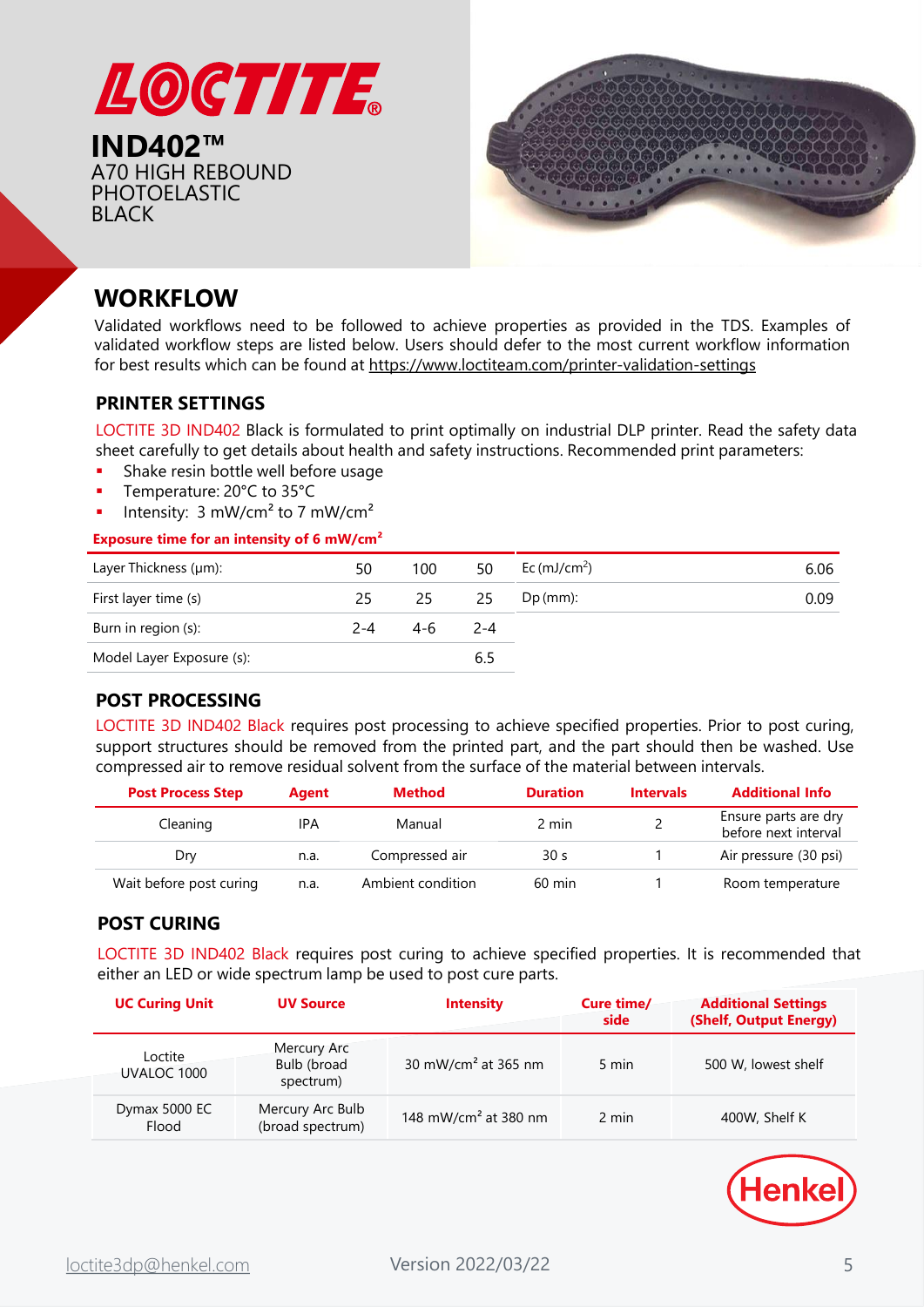



#### **Notes**

#### **ADDITIONAL DEVELOPMENT OPTIONS**

**Colors**: LOCTITE 3D IND402 formula can be made in additional pigment colors

**Vat Printer:** LOCTITE 3D IND402 is not compatible with SLA printing process

**LCD printers**: LOCTITE 3D IND402 formula shows limited path forward for LCD projector printers at this time.

#### **LIQUID HANDLING**

When handling liquid, always wear gloves and protective glasses to prevent skin and eye contact. *User must provide adequate ventilation (like fume hood) or wear suitable respiratory protection (like filter type: A per EN 14387) when printing/processing.*

Please refer to the Safety Data Sheet (SDS) on this product for more information on safe handling.

#### **LIMITATIONS**

**Post Cure:** LOCTITE 3D IND402 requires broadband spectrum for post cure.

**Formula Modification:** LOCTITE 3D IND402 has limited potential for any tensile property adjustments.



<https://www.loctiteam.com/printer-validation-settings/>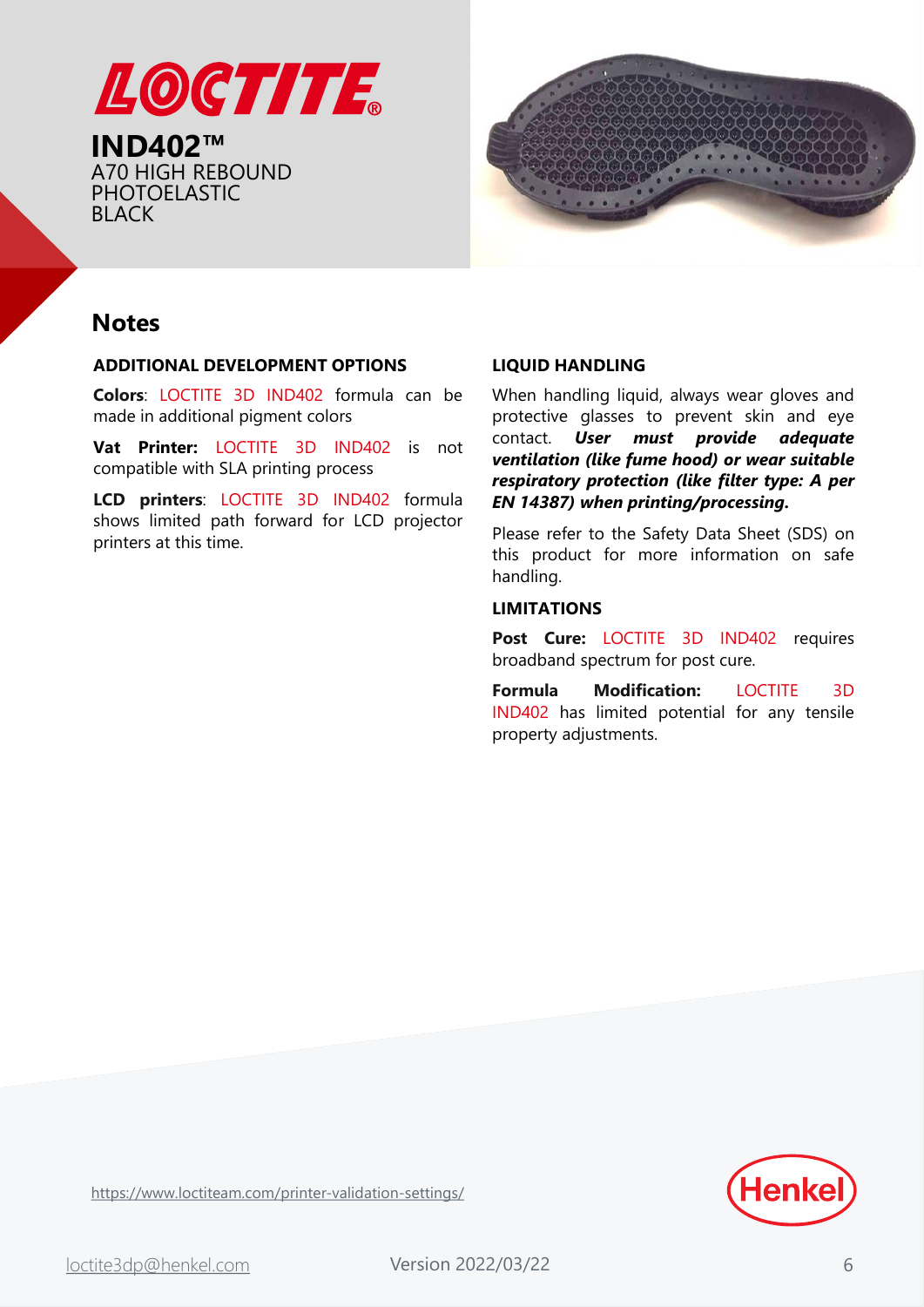



#### **NOTE**

The information provided in this Technical Data Sheet (TDS) including the recommendations for use and application of the product are based on our knowledge and experience of the product as at the date of this TDS. The product can have a variety of different applications as well as differing application and working conditions in your environment that are beyond our control. Henkel is, therefore, not liable for the suitability of our product for the production processes and conditions in respect of which you use them, as well as the intended applications and results. We strongly recommend that you carry out your own prior trials to confirm such suitability of our product.

Any liability in respect of the information in the Technical Data Sheet or any other written or oral recommendation(s) regarding the concerned product is excluded, except if otherwise explicitly agreed and except in relation to death or personal injury caused by our negligence and any liability under any applicable mandatory product liability law.

#### In case products are delivered by Henkel Belgium NV, Henkel Electronic Materials NV, Henkel Nederland BV, Henkel Technologies France SAS and Henkel France SA please additionally note the following:

In case Henkel would be nevertheless held liable, on whatever legal ground, Henkel's liability will in no event exceed the amount of the concerned delivery.

#### In case products are delivered by Henkel Colombiana, S.A.S. the following disclaimer is applicable:

The information provided in this Technical Data Sheet (TDS) including the recommendations for use and application of the product are based on our knowledge and experience of the product as at the date of this TDS. Henkel is not liable for the suitability of our product for the production processes and conditions in respect of which you use them, as well as the intended applications and results. We strongly recommend that you carry out your own prior trials to confirm such suitability of our product.

Any liability in respect of the information in the Technical Data Sheet or any other written or oral recommendation(s) regarding the concerned product is excluded, except if otherwise explicitly agreed and except in relation to death or personal injury caused by our negligence and any liability under any applicable mandatory product liability law.

#### In case products are delivered by Henkel Corporation, Resin Technology Group, Inc., or Henkel Canada, Inc. the following disclaimer is applicable:

The data contained herein are furnished for information only and are believed to be reliable. We cannot assume responsibility for the results obtained by others over whose methods we have no control. It is the user's responsibility to determine suitability for the user's purpose of any production methods mentioned herein and to adopt such precautions as may be advisable for the protection of property and of persons against any hazards that may be involved in the handling and use thereof. In light of the foregoing, Henkel Corporation specifically disclaims all warranties expressed or implied, including warranties of merchantability or fitness for a particular purpose, arising from sale or use of **Henkel Corporation's products. Henkel Corporation specifically disclaims any liability for consequential or incidental damages of any kind, including lost profits.** The discussion herein of various processes or compositions is not to be interpreted as representation that they are free from domination of patents owned by others or as a license under any Henkel Corporation patents that may cover such processes or compositions. We recommend that each prospective user test his proposed application before repetitive use, using this data as a guide. This product may be covered by one or more United States or foreign patents or patent applications.

#### **Trademark Usage**

Except as otherwise noted, all trademarks in this document are trademarks of Henkel Corporation in the U.S. and elsewhere. ® denotes a trademark registered in the U.S. Patent and Trademark Office.